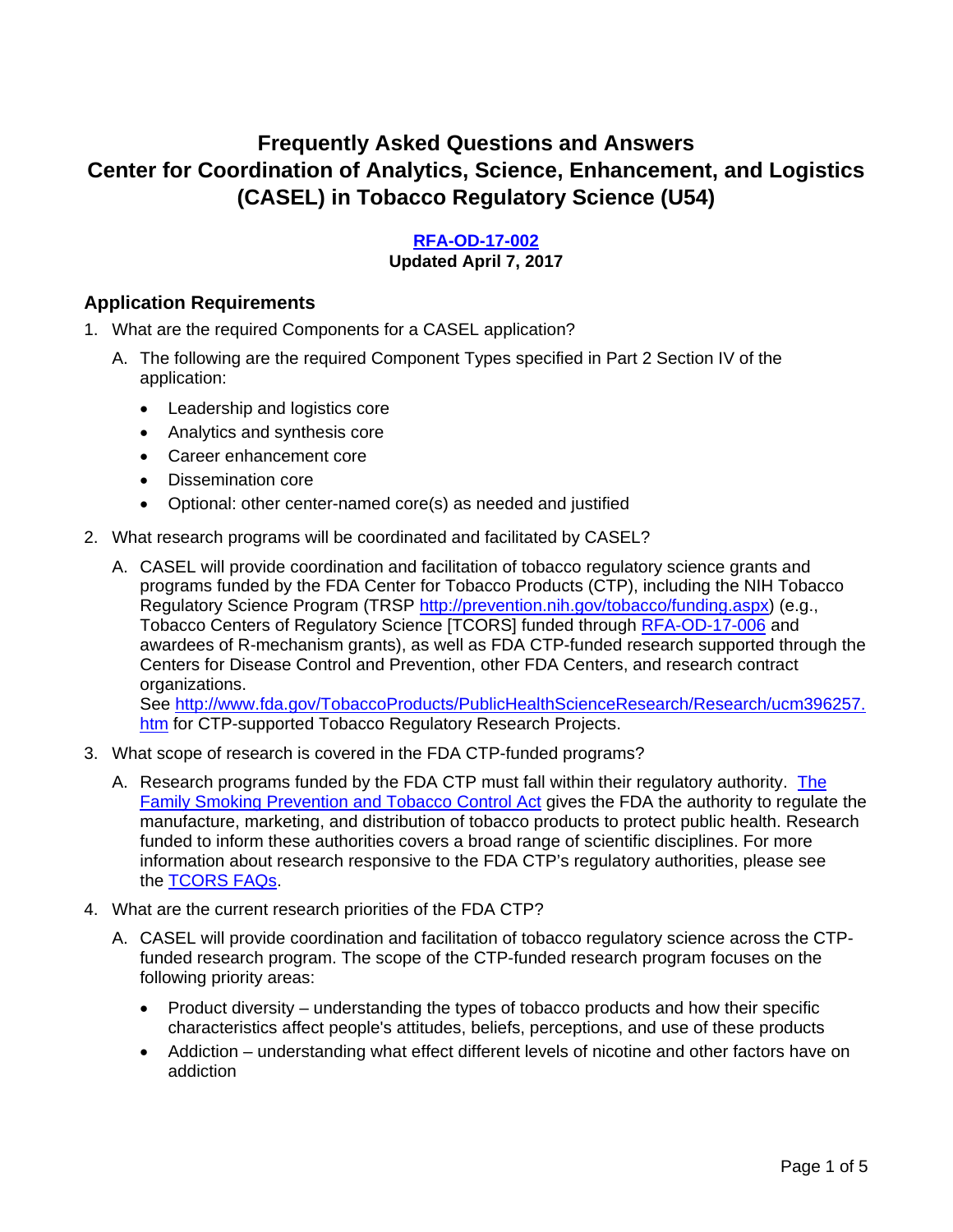- Toxicity and carcinogenicity understanding how changes in tobacco products affect their potential for harm and ways to reduce that harm
- Health consequences understanding the risks of different tobacco products
- Communication finding ways to effectively convey information about the risks of using tobacco and about CTP's role in regulating tobacco products
- Marketing understanding the impact of tobacco product marketing and public education on people's attitudes, beliefs, perceptions, and use
- Economics and policy estimating the economic impact of CTP's regulations; also understanding how CTP's actions change tobacco use and illness and death from tobacco use
- 5. If the applicant proposes to collaborate with one or more organizations in carrying out the work of the proposed CASEL, is there a ratio or percentage of work that can be subcontracted from the applicant organization?
	- A. No, applicants are not subject to a maximum allowable percentage of work that can be subcontracted from the applicant organization. NIH policy requires that the grantee is the one responsible and accountable for the performance of the grant. The grantee must have a substantive role in CASEL and cannot simply be a conduit of funds to another party. This includes being able to provide appropriate oversight of all scientific, programmatic, financial, and administrative matters related to the cooperative agreement. In short, there is no cap on subcontracts.
- 6. Can applicants provide a list of acronyms for the different sections of the application?
	- A. Yes, it is recommended that a glossary of terms/acronyms for the different cores be included on the corresponding cover page for that section of the proposal.
- 7. What are the application page limits?
	- A. All page limitations are described in the RFA. The Table of Page Limits must be followed, in addition to the following page limitations to the Research Strategy section of each Component of the application:
		- Overall (Overview of the Proposed Center): 12 pages
		- Leadership and Logistics Core: 6 pages
		- Analytics and Synthesis Core: 6 pages
		- Career Enhancement Core: 6 pages
		- Dissemination Core: 6 pages
		- Optional Center-Proposed Core: 6 pages
- 8. Does the Specific Aims Page count towards the page limitations specified in [Section IV of the RFA?](https://grants.nih.gov/grants/guide/rfa-files/RFA-OD-17-002.html#_Section_IV._Application_1)
	- A. Applicants have the opportunity to upload a Specific Aims Page to summarize their specific aims. This Specific Aims document is **separate** from the allowed page limitations listed in [Section IV of the RFA.](https://grants.nih.gov/grants/guide/rfa-files/RFA-OD-17-002.html#_Section_IV._Application_1) This applies to all components of the application.
- 9. Where can the applicant find additional information regarding application submission?
	- A. For questions regarding Grants.gov registration and submission, and downloading forms and application packages, please contact [Grants.gov Customer Support](https://grants.nih.gov/grants/guide/url_redirect.htm?id=82301) **at** [support@grants.gov.](mailto:support@grants.gov)
	- B. For questions regarding application instructions, process, and finding additional NIH grant resources, please contact GrantsInfo at [GrantsInfo@nih.gov.](mailto:GrantsInfo@nih.gov)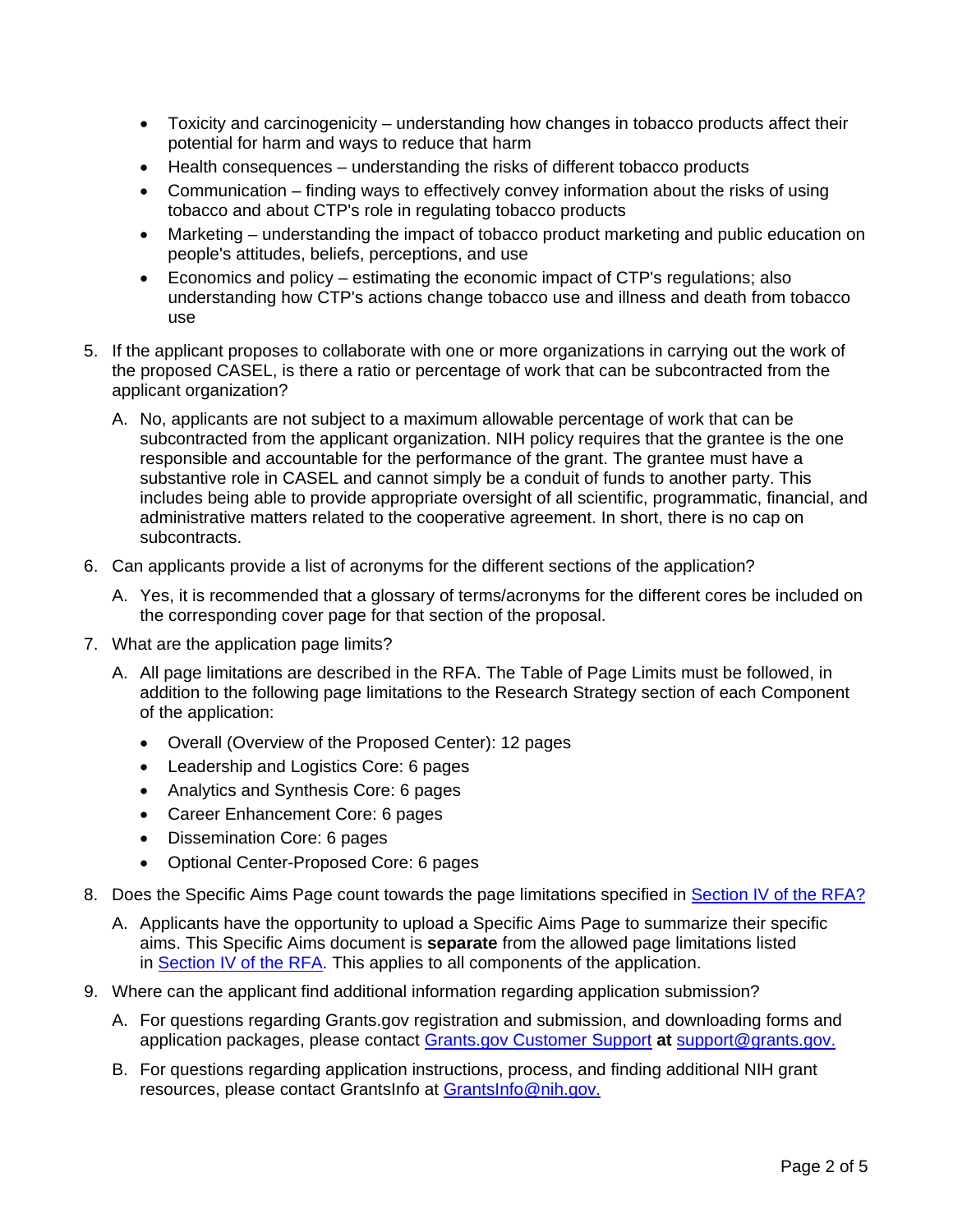C. For scientific and responsiveness questions, please contact the appropriate scientific contact listed in [Section VII of the RFA.](https://grants.nih.gov/grants/guide/rfa-files/RFA-OD-17-002.html#_Section_VII._Agency)

#### **Eligible Applicants**

- 10. Are foreign institutions eligible to apply?
	- A. No, foreign institutions *are not eligible* to apply, including Non-domestic (non-U.S.) Entities (Foreign Institutions) and Non-domestic (non-U.S.) Components of U.S Organizations. However, Foreign Components, as defined by the [NIH Grants Policy Statement,](http://grants.nih.gov/grants/policy/nihgps_2011/) are allowed.
- 11. Are institutions and investigators that are currently receiving FDA CTP or related National Institutes of Health (NIH) grants or contracts eligible to apply to this RFA?
	- A. Yes. Institutions and individuals currently receiving CTP or related NIH grants or contracts are eligible to apply. However, applicants may not request funding for activities that are already supported by active grants or contracts (regardless of funding source).

Note: Applicant institutions may submit multiple applications in response to this [FOA](http://grants.nih.gov/grants/guide/rfa-files/RFA-OD-17-002.html) and [RFA-OD-17-](http://grants.nih.gov/grants/guide/rfa-files/RFA-OD-17-006.html) [006](http://grants.nih.gov/grants/guide/rfa-files/RFA-OD-17-006.html)**.** Key personnel of the CASEL awardee team, however, cannot include key personnel from the research team of a TCORS awardee.

### **Budget**

12. Is there a cap on budget? Will applications that exceed a budget cap be considered?

- A. The budget cap is up to \$2M in total costs per year (for five years). Proposed budgets *cannot*  exceed the budget cap, and applications exceeding the budget cap risk being returned as nonresponsive.
- 13. Should salary increases due to escalation or inflation be included in the application's budget?
	- A. No, escalation or inflation costs should not be included in the application. Only costs required by the work needed for the study should be included. Changes in cost due to level of effort changes and fluctuations associated with the science performed will be honored. Applicants should request what is needed to complete the work proposed and grants management will make any necessary modifications in accordance with current funding guidelines if the application is selected for award. Specific questions regarding an application's budget should be directed to the appropriate grants management contact listed in [Section VII of the RFA.](https://grants.nih.gov/grants/guide/rfa-files/RFA-OD-17-002.html#_Section_VII._Agency)
- 14. Is a certain amount of the TCORS budget set aside for their travel to meetings per year?
	- A. Yes, TCORS investigators are expected to provide funds to support travel of investigators to attend up to two investigator meetings per year. CASEL is not responsible for travel costs of TCORS investigators to these meetings.
- 15. What is the estimated number of attendees for the two large meetings each year?
	- A. There will be at least two investigator meetings per year: (1) a TCORS investigators meeting and (2) an annual meeting for all TRSP-funded investigators. We anticipate about 150 people to attend the TCORS investigators meeting and 300 people to attend the annual TRSP investigators meeting. Please note that due to restrictions on federal employee travel, grantee meetings will be held at government facilities in Bethesda, MD for the foreseeable future. Consequently, potential applicants need not budget for space for these meetings. At this time, it is not possible to determine how many additional scientific and workgroup meetings may be needed. Applicants are advised to use their best judgment in anticipating how much meeting/logistical support a large research program may require.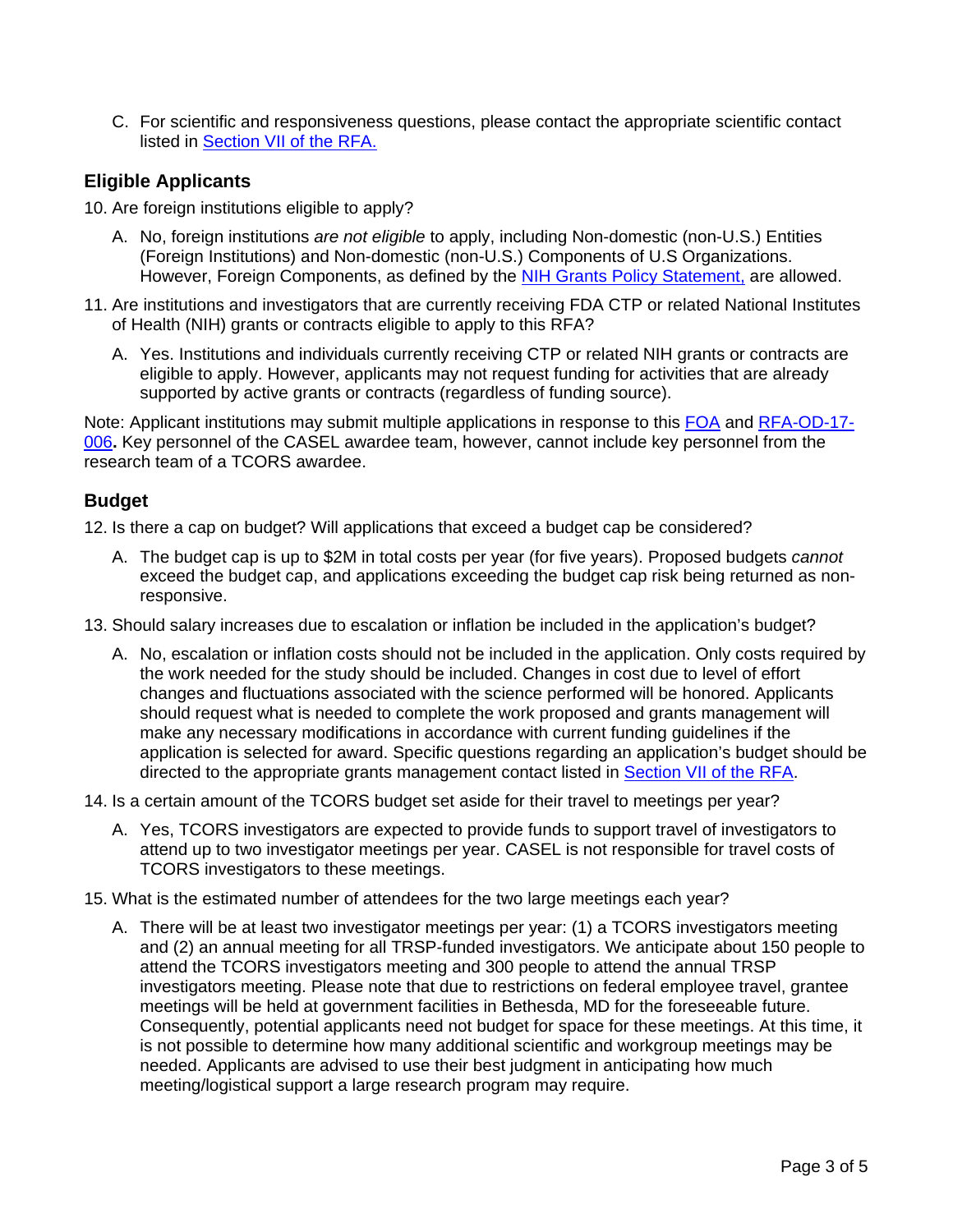## **Timeline**

16. What are the upcoming dates to keep in mind?

- A. Letters of Intent must be RECEIVED by May 19, 2017. CASEL applications ARE DUE on July 19, 2017 by 5:00 p.m. ET
- 17. Am I required to submit a Letter of Intent?
	- A. A Letter of Intent is not required, and it does not enter into the review process. However, it allows NIH staff to estimate the potential review workload and plan the review.

Suggested content for the Letter of Intent:

- Descriptive title of proposed activity
- Name(s), address(es), and telephone number(s) of the PD(s)/PI(s)
- Names of other key personnel
- Participating institution(s)
- Number and title of this funding opportunity
- Specific aims
- 18. When will awards be made?
	- A. We anticipate that awards will be made before September 30, 2018.

#### **Review**

- 19. Are decisions appealable?
	- A. No, the FOA is not being reissued. Review and funding **decisions are not appealable**.
- 20. Will individual cores receive scores? Is it possible for the overall application to receive funding even if one core does not receive a favorable review?
	- A. Individual cores will not be scored, but they will be evaluated while determining scientific and technical merit, and in providing an overall impact score. It is not possible for an award to be made at a partial level (e.g., by dropping one core).
- 21. Will these applications be reviewed by a standing study section?
	- A. No. These applications will be reviewed by a single Special-Emphasis Panel (SEP) convened specifically to evaluate the proposed applications.
- 22. Will there be reviewers reviewing individual projects who won't have access to the overarching description?
	- A. Reviewers will be assigned specific sections of each application to review. Though they will have access to the entire application, it should not be expected that reviewers will refer to sections outside of their assignment. Consequently, applicants are encouraged to construct each core as separate and self-contained.

#### **Post-Award Management & Reporting**

23. Are the reporting requirements for CASEL the same as other NIH grants?

A. No. In addition to the standard NIH reporting requirements, grants awarded using CTP funds are required to also submit an Interim Progress Report six (6) months after the start of the budget year.